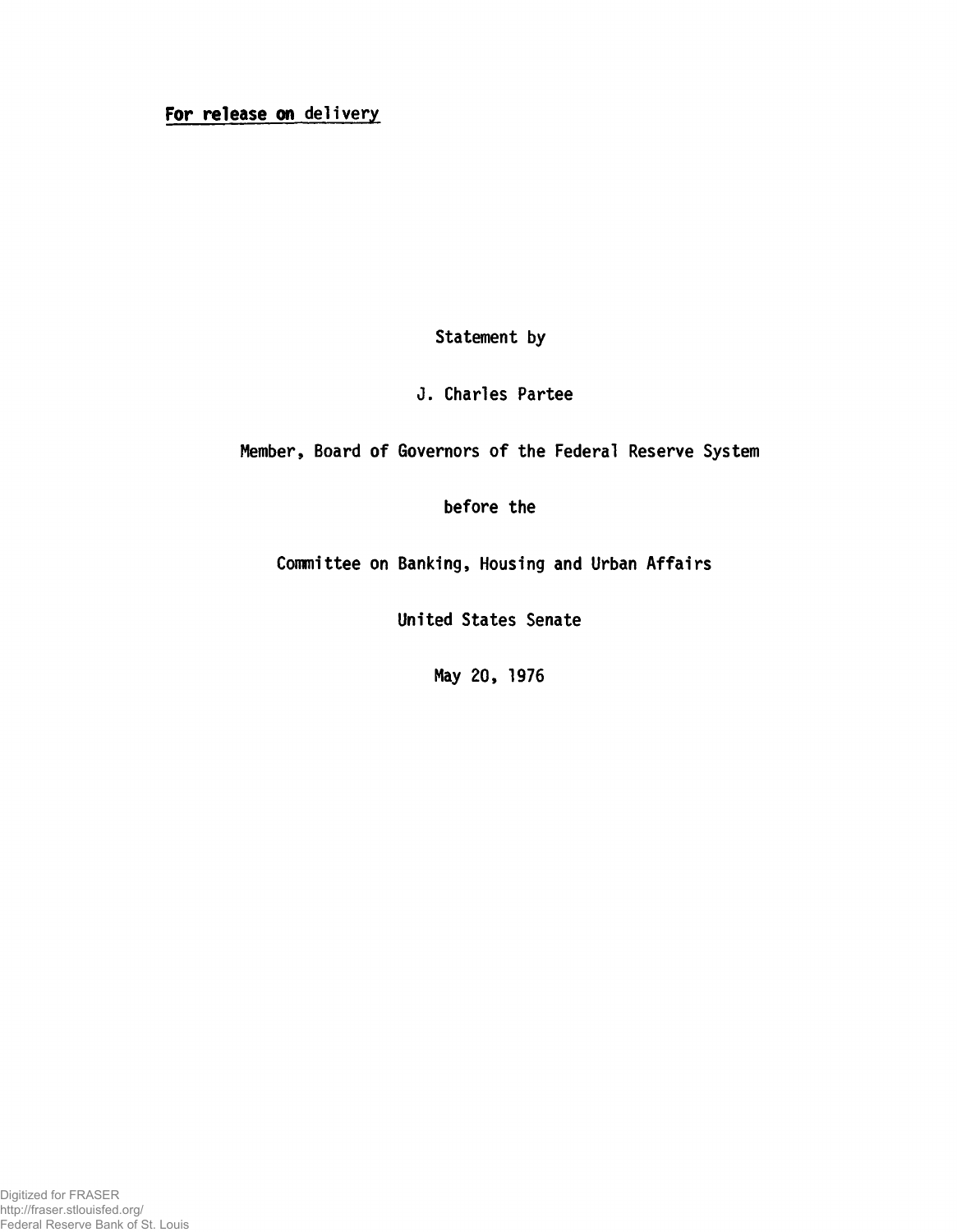I appreciate the opportunity to present the views of the Federal Reserve Board on S. 50, the "Full Employment and Balanced Growth Act of 1976." This bill would amend the Employment Act of 1946, which requires the Federal government to utilize all of its resources in order to foster conditions that "promote maximum employment, production and purchasing power." The Federal Reserve Board fully recognizes its responsibility under the 1946 Act and has reported regularly to Congress on its efforts to further the objectives of the law. The central question facing Congress as it considers S. 50 is whether or not the proposed amendments will help advance the goals of the original Act. I am sorry to say that we do not believe they will. The bill is both too rigid and too inflationary and, on balance, would likely prove to be inconsistent with the long-term economic well-being of the nation.

Unemployment has been a very serious problem recently in the United States, as in many other countries. But this condition is mainly a product of the recession, which in turn was caused by the excesses and imbalances that had developed earlier in the economy. With economic recovery, good progress is being made in restoring jobs, and the unemployment rate has dropped 1-1/2 percentage points over the past year.

Substantial further progress is necessary in creating new job opportunities, thereby reducing unemployment and providing for the absorption of a steadily growing labor force. This must be a primary objective of governmental economic policy. It is also of crucial importance, however, that we avoid recreating the conditions that led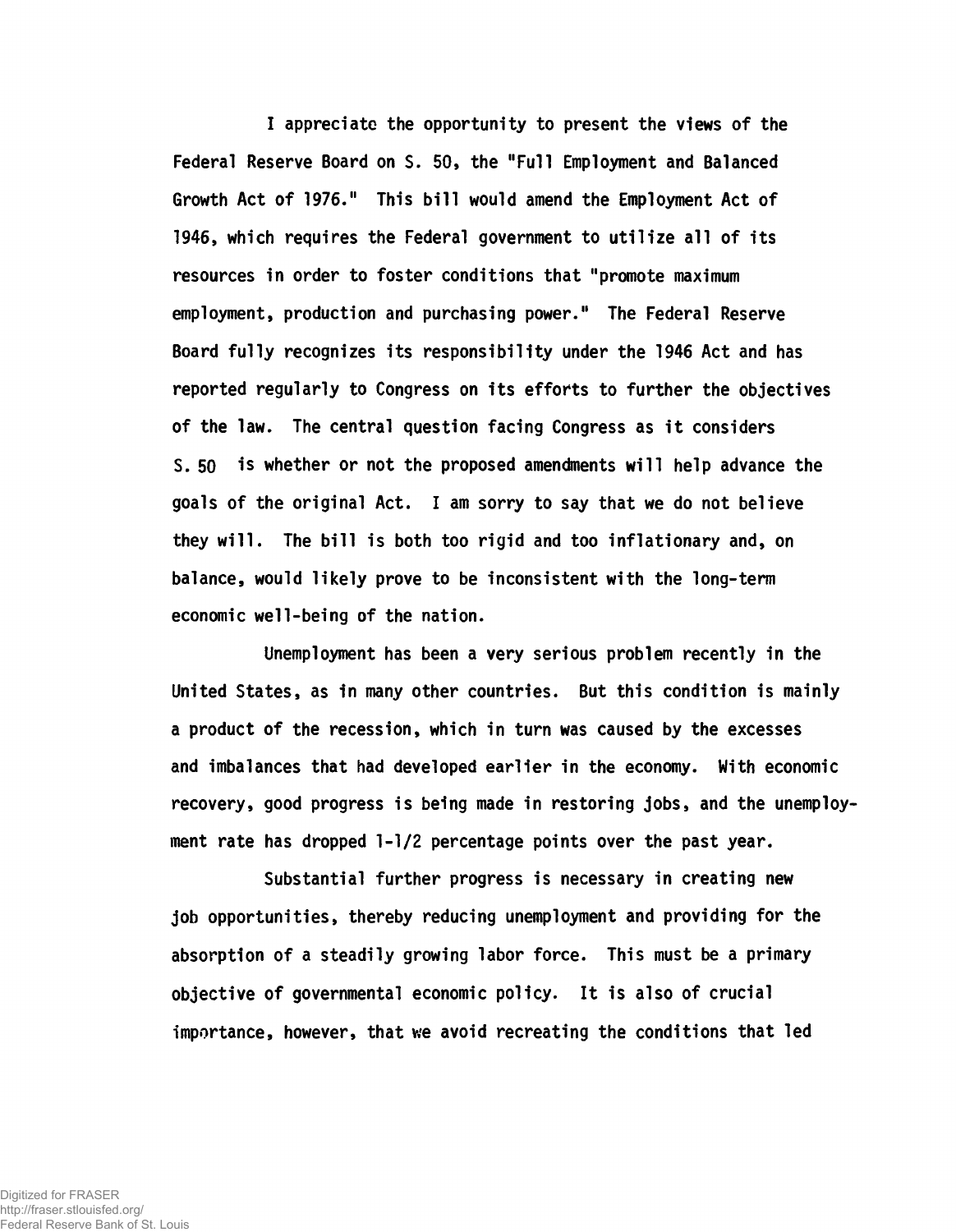to the past recession, and could do so again. This means that continued attention must be directed to questions of economic structure and balance, including avoidance of the extremely injurious effects of rapid inflation.

We at the Board are gravely concerned that the net effect of S. 50 would be to add substantially to the inflationary bias already evident in the performance of the nation's economy, without generating a lasting increase in productive employment opportunities. The events of recent years have demonstrated again that rapid inflation can undermine prosperity and exacerbate unemployment. The inflation of 1973 and 1974, with its adverse effects on real incomes, attitudes and the quality of economic decision-making, was a major force contributing to the subsequent deep economic recession. It should be clear from this experience that such conditions exact their toll in terms of economic inequity and social discontent. The American people have become painfully aware of the costs of inflation and of the need to control it.

It is of critical importance, we believe, that the containment of inflation be recognized explicitly as a national objective inseparable from the goals of maximum employment and production. Indeed, a principal flaw in the 1946 Act is its failure to identify clearly price stability as a long-run economic goal. S. 50 shares and extends this shortcoming. In the Board's judgment, the anti-inflation provisions of the bill are too weak and too vague to be satisfactory. Nowhere are there workable safeguards against inflation. Instead, the bill has many provisions that would contribute further to conditions and practices

**-** 2**-**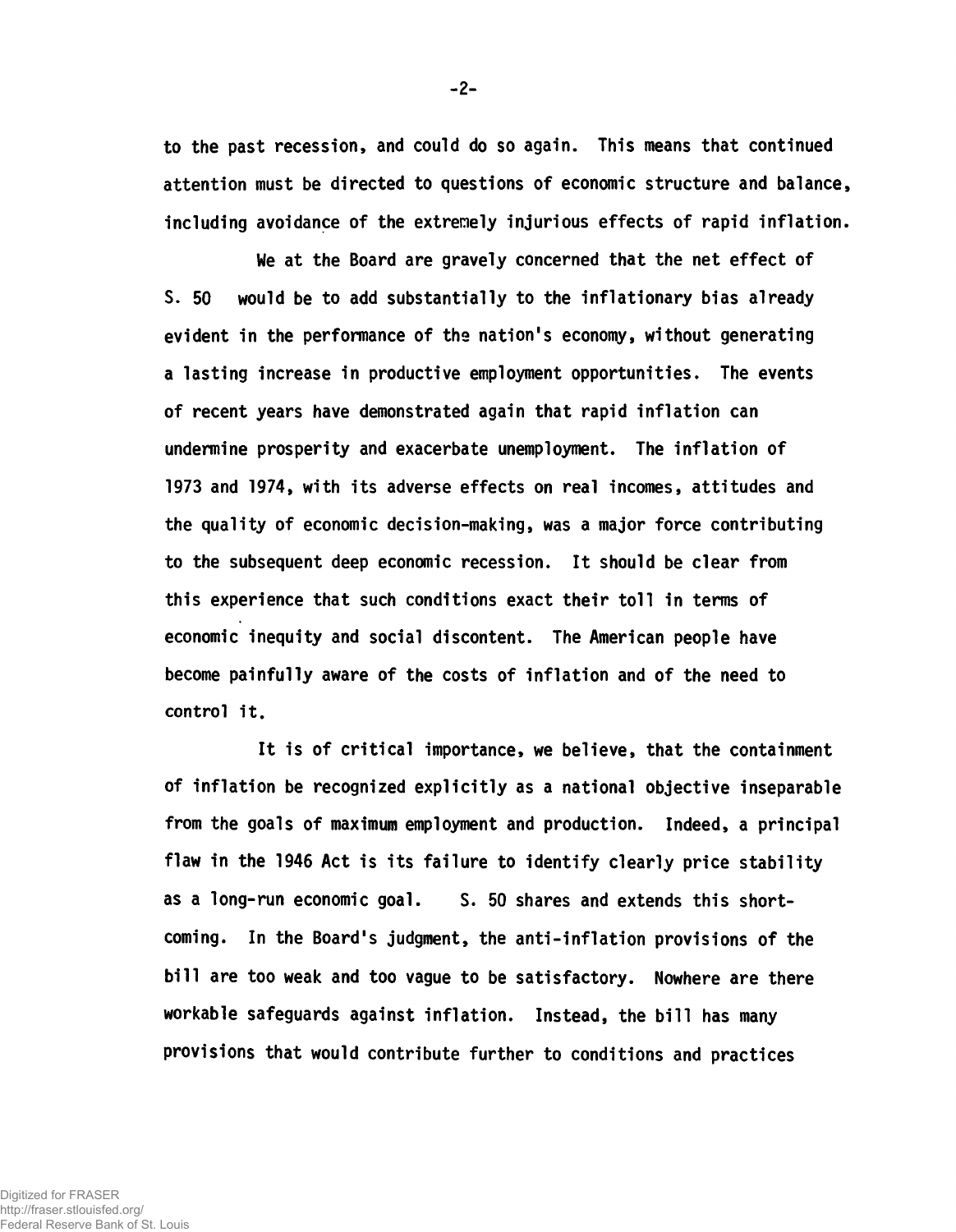that would likely result in an intensification of upward price pressures.

Certainly one inflationary feature is the bill's objective of 3 per cent adult unemployment to be reached, and sustained, within four years following enactment. This is a most arbitrary target. Historically, a 3 per cent adult unemployment rate is very low. Over the past 30 years, the jobless rate for those 18 and over has been in the neighborhood of 3 per cent only during 1952-53 and 1968-69, years in which the number of men in the armed forces was over 3-1/2 millionhalf again as high as the present level. Moreover, both of these periods of heightened economic activity were characterized by demand-pull inflationary pressures and were followed eventually by major recessions. Thus, our postwar experience has been that achievement of 3 per cent unemployment is likely to be accompanied by substantial upward price pressures and followed by economic decline, rather than by sustained full employment.

In addition, the setting of a rigid unemployment goal ignores the dynamic character of the American labor force. The jobless rate of a decade or so ago does not have the same meaning as the current rate, principally because of the shifting composition of the labor force and the more liberal nature of our Federal income-support programs. Today's labor force has relatively more new entrants and reentrants--chiefly the young, and married women— than it did then. These groups typically have higher rates of joblessness as they search--often intermittently and through trial and error— for a satisfactory job. It is reasonable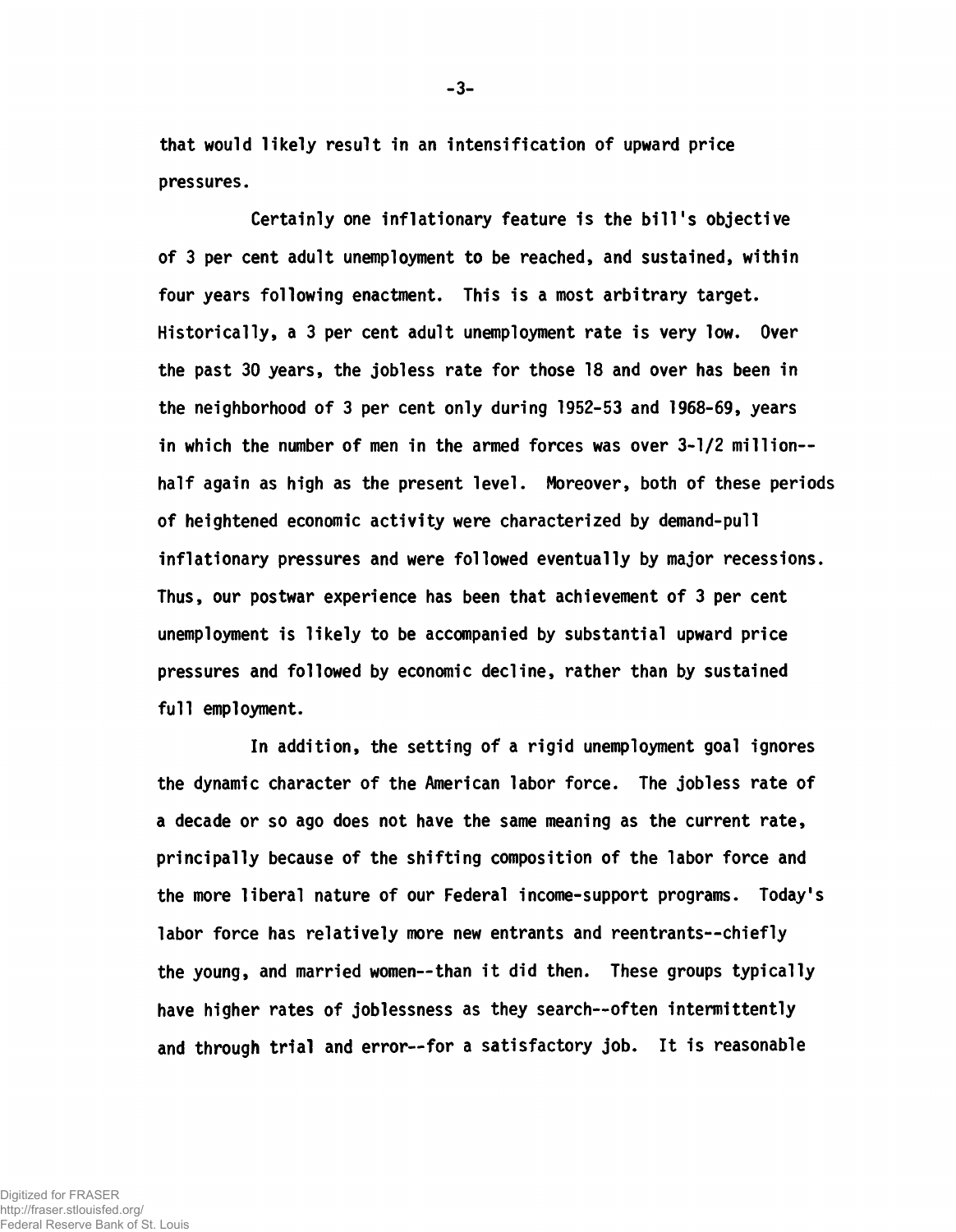to think that this has biased the official jobless rate in an upward direction.

Indeed, the fact that the bill sets forth an unemployment target while making no mention of a comparable specific objective with regard to inflation is illustrative of its uneven treatment of these two economic problems. I would not urge that any fixed target for short-run price behavior be set; the meaning of an inflation rate, in its own way, can be as changeable as the meaning of a jobless rate. My purpose simply is to point out the bias of S. 50 in favor of one important national goal at the expense of another.

Some of the countercyclical and structural programs of S. 50 are likely to introduce important new elements of inflationary bias into our economic system. A significant problem of many past stabilization programs has been timing. Although the bill calls for the establishment of triggers and allocation formulas, I believe it still unlikely that we would avoid the pitfall of applying the aid too late in an economic downturn and continuing it too far into a recovery, when the effect on price pressures can be most pronounced. Experience has shown that such defects in timing have been particularly marked in programs of accelerated public works— one of the bill's recommended options. The inflationary implications of some of the other suggested programs— including those to stabilize State and local government budgets over the cycle and to extend unemployment insurance also require careful evaluation.

Digitized for FRASER http://fraser.stlouisfed.org/ Federal Reserve Bank of St. Louis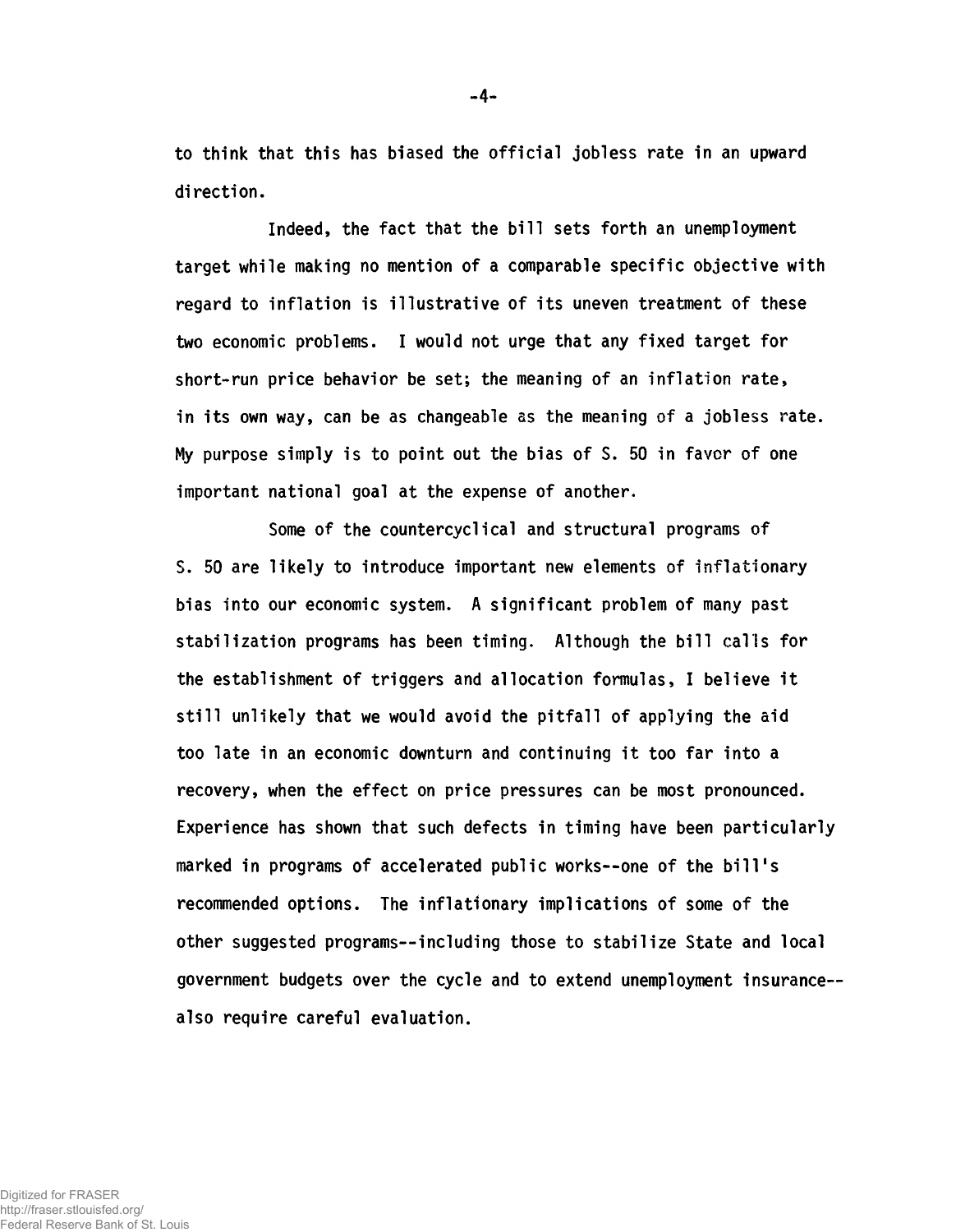The major inflationary thrust from the countercyclical programs, however, would come from the specific provisions of this bill that make the Federal government the employer of last resort. While worthy in principle, the program as specified in S. 50 has a critical flaw. It requires the payment of prevailing wages, defined where applicable as the highest of the following: the Federal minimum wage, the State or local minimum wage, the prevailing wage in State or local government, or the prevailing wage in construction as specified by the Davis-Bacon Act.

This program— and these wages— would have profound inflationary consequences for several reasons. First, the program would result in substantial cost-push pressures. Private labor markets would be tightened, and this would cause private employers to bid up wage rates in order to obtain and retain workers. Also, by making public jobs available at attractive wages as a matter of right, the program would encourage workers now employed in the private sector to press for even larger wage gains, or to transfer to governmental jobs. As an example, any construction project under this bill would pay the going union rate; but since a large proportion of building in the U.S. is nonunion, this wage would be higher than many construction workers now receive and would provide an alternative preferable to their existing jobs.

Second, the employer of last resort program, as specified, would very likely come to generate significant demand-pull pressures on prices. Given our national reluctance to raise taxes sufficiently to cover increases in government spending, the financing of the program

-5-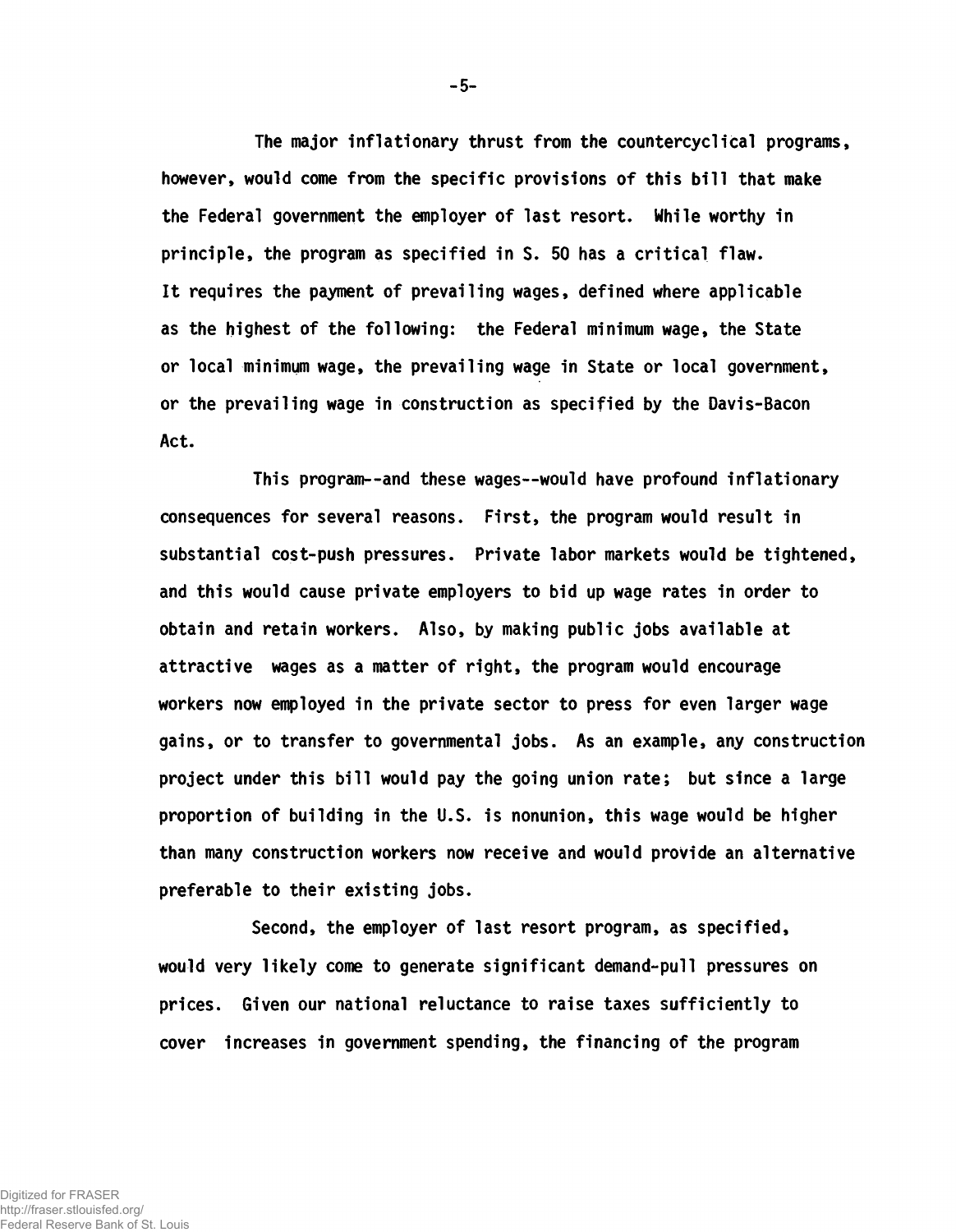would tend to add to the Federal deficit--very substantially so, at some points in time. In this fiscal year, for example, the Federal government is spending close to \$3 billion to support some 320,000 public service employment jobs in State and local government. The program proposed by S. 50 has the potential of being many times larger than this. Its attractive wage provisions would draw not only from the unemployed but also from those working part-time or at less desirable jobs, and from those not presently in the labor force, including retired persons, housewives and students. The upper bound of potential participation cannot be estimated with any degree of accuracy. But it seems quite possible that several million jobs might come to be needed to employ all of those seeking these positions at the relatively attractive rates of pay that would be offered. Such a program might therefore involve \$30 billion or more in outlays at current average pay scales. I might note also that we have learned from the existing public service employment programs that cost offsets in terms of reduced transfer payments under other programs may not be as large as is often thought. Only about one-fourth of public service program enrollees in 1975 had been receiving unemployment insurance or public assistance prior to participation in the program.

Far and away the most significant defect of the bill as far as inflation is concerned, however, results from the limitations it places on the exercise of monetary and fiscal policy. If I interpret S. 50 correctly, such policies are to be directed solely to the achievement of the 3 per cent unemployment goal until this target is reached.

-6-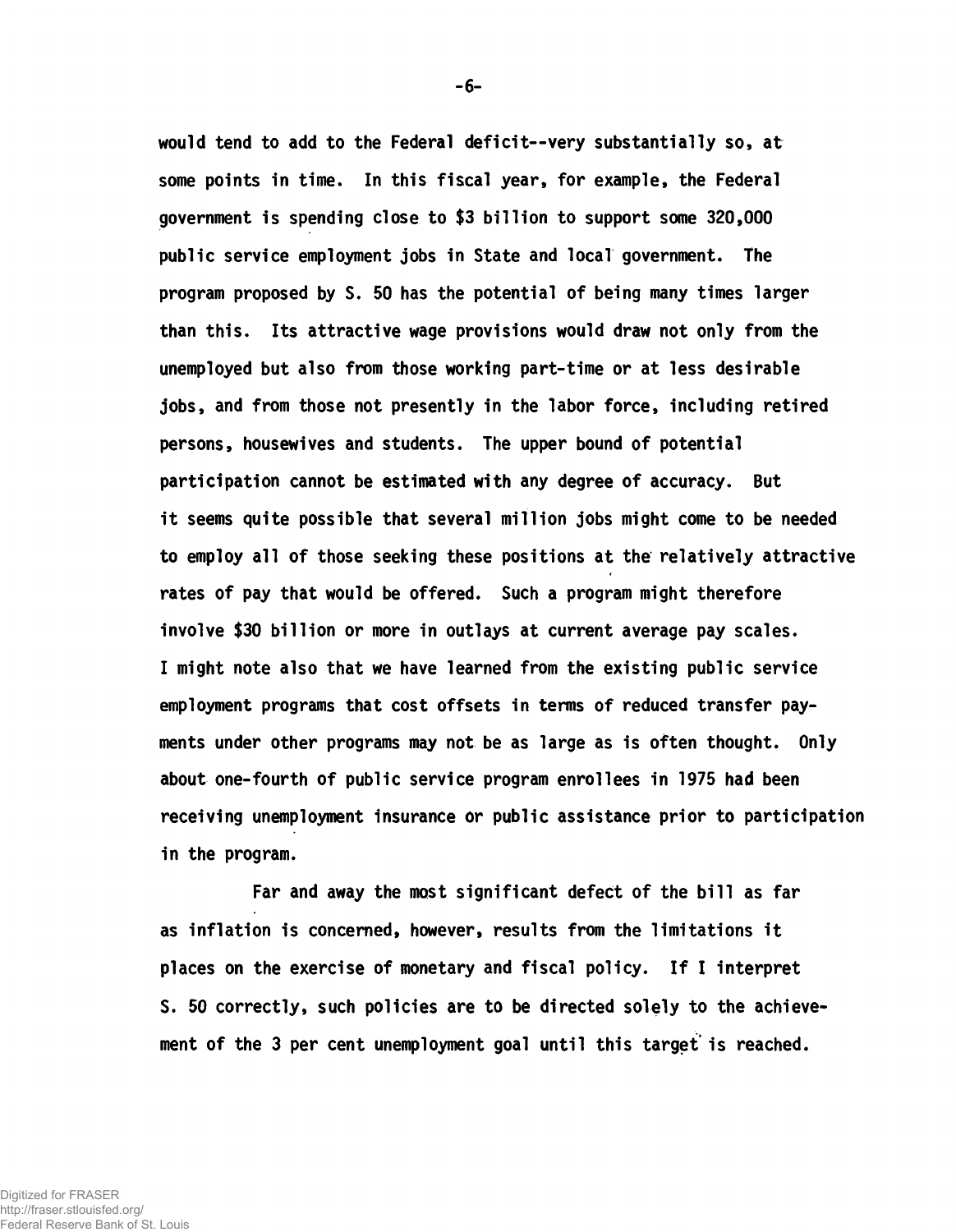Only when that rate is below 3 per cent can macro-economic tools be directed in any degree to the problems of inflation and economic instability. Instead, these fundamental techniques of demand managementused throughout the world in governmental efforts to combat inflation as well as unemployment— are to be supplanted in the bill by a series of specific program initiatives. The list of these substitute measures includes the following: a comprehensive information system to monitor inflationary trends; programs to encourage greater supplies of goods, services and factors of production; export licensing; establishment of stockpile reserves of food and critical materials; encouragement to labor and management to raise productivity through voluntary action; and proposals to increase competition.

Whatever the individual merits of these programs--and some are worthy of careful consideration--one fact is abundantly clear. They do not constitute an effective policy of inflation control. We believe that it would be a most serious mistake to discard the use of monetary and fiscal policy for stabilization purposes without first finding some effective alternative means of constraining inflation on an enduring basis.

Moreover, the bill's adoption of a trigger point with regard to economic goals simply does not provide a workable basis for employing accumulated knowledge about the behavior of the economy. It would not be practicable, in my view, to focus macro-economic policies exclusively toward a full employment goal and then, at a given point, abruptly shift attention to the containment of inflation. That is analogous to approaching a stoplight at top speed, and then applying the brakes with equal vigor;

-7-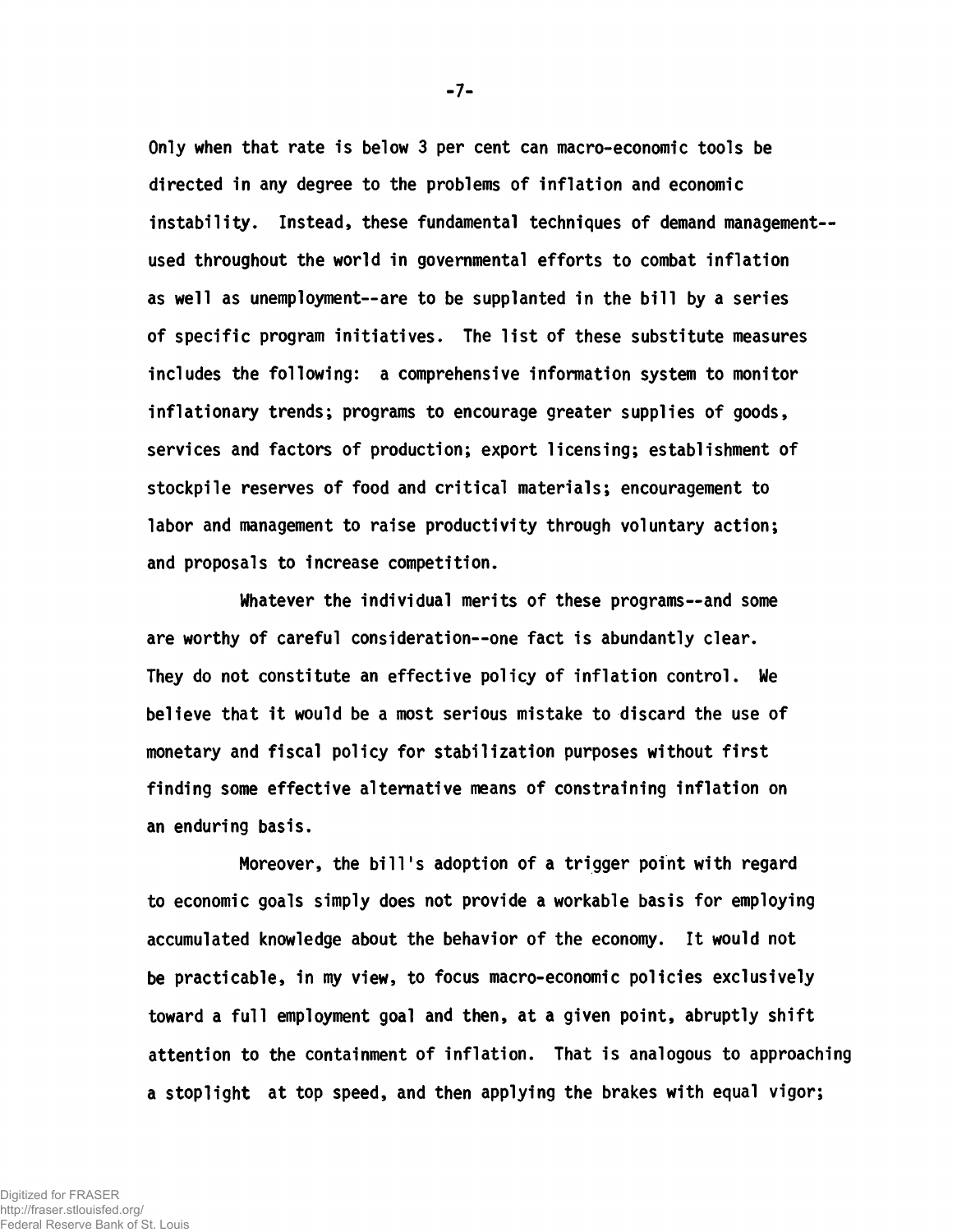the momentum would be sure to carry one into the intersection, or the deceleration to send one through the car's windshield, or more probably both. There needs to be the latitude to modulate and balance policy objectives to changing economic circumstances if we are to have any hope of achieving a lasting economic prosperity.

The changes required by the bill would go considerably beyond narrowing the options for modulating macro-policy objectives in accord with perceived needs of the economy. They would also alter dramatically the features of the existing process for review and oversight of the monetary policy function. In this regard, I would like to direct my comments to two specific provisions. First, the President is required to recommend a particular plan for monetary policy and to submit it annually to the Congress along with his numerical goals for employment, production and purchasing power. Second, within 15 days of the President's report, the Federal Reserve Board is required to submit its intended policies for the coming year to the Congress, indicating the extent to which its plans support the goals of S. 50 and providing justification for any variation from the President's recommendations.

The Federal Reserve Board strongly objects to these proposed new procedures on two grounds: (1) they would alter the traditional relationship between the Congress, the Federal Reserve and the Executive Branch in a way that could well prove detrimental to the economic wellbeing of the nation, and (2) the procedures specified would seriously impair the current operational flexibility needed in the formulation and conduct of monetary policy.

-8-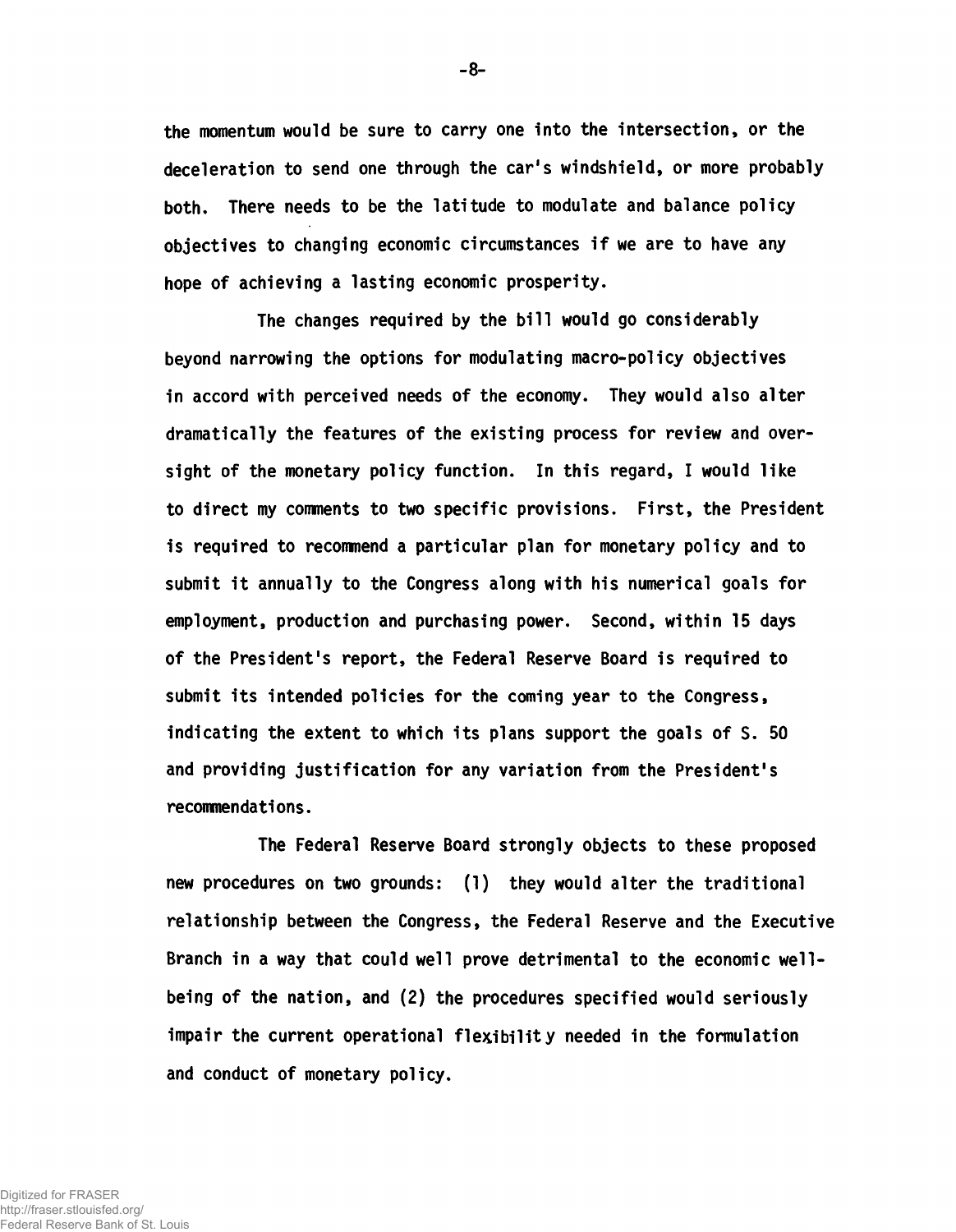The Federal Reserve Act was carefully drawn to specify a relationship between the Congress and the Federal Reserve System that would serve to insulate the monetary authority from short-run political pressures. This feature of the Act stemmed from a well founded concern that excessive government spending could be aided and abetted if the executive were granted the authority to control a nation's money supply. It is a fact of economic history that governments everywhere have come under great pressure to engage in massive deficit spending, at one time or another, even though this patently jeopardized the longer-run health of the economy. History also is replete with the inflationary consequences that have followed when governments have given in to such temptations, and have then simply run the printing presses in order to supply the money needed to finance their deficits.

The need to turn to private financial markets in order to finance deficit public spending performs an important function. The process of financing shifts purchasing power from private savers to the government, thus neutralizing much of the potential inflationary effect of deficit financing, while the necessity of finding willing investors imposes a market discipline on the scale of such deficits. But even in the United States, where this discipline has largely prevailed, the Federal budget has been in deficit every year but one since 1960. There is nothing in this record that suggests that we can relent in the battle to avoid excessive deficit financing. But instead S. 50 proposes to weaken one key safeguard against inflationary public finance by introducing the Executive Branch explicitly and publicly into the making of monetary

-9-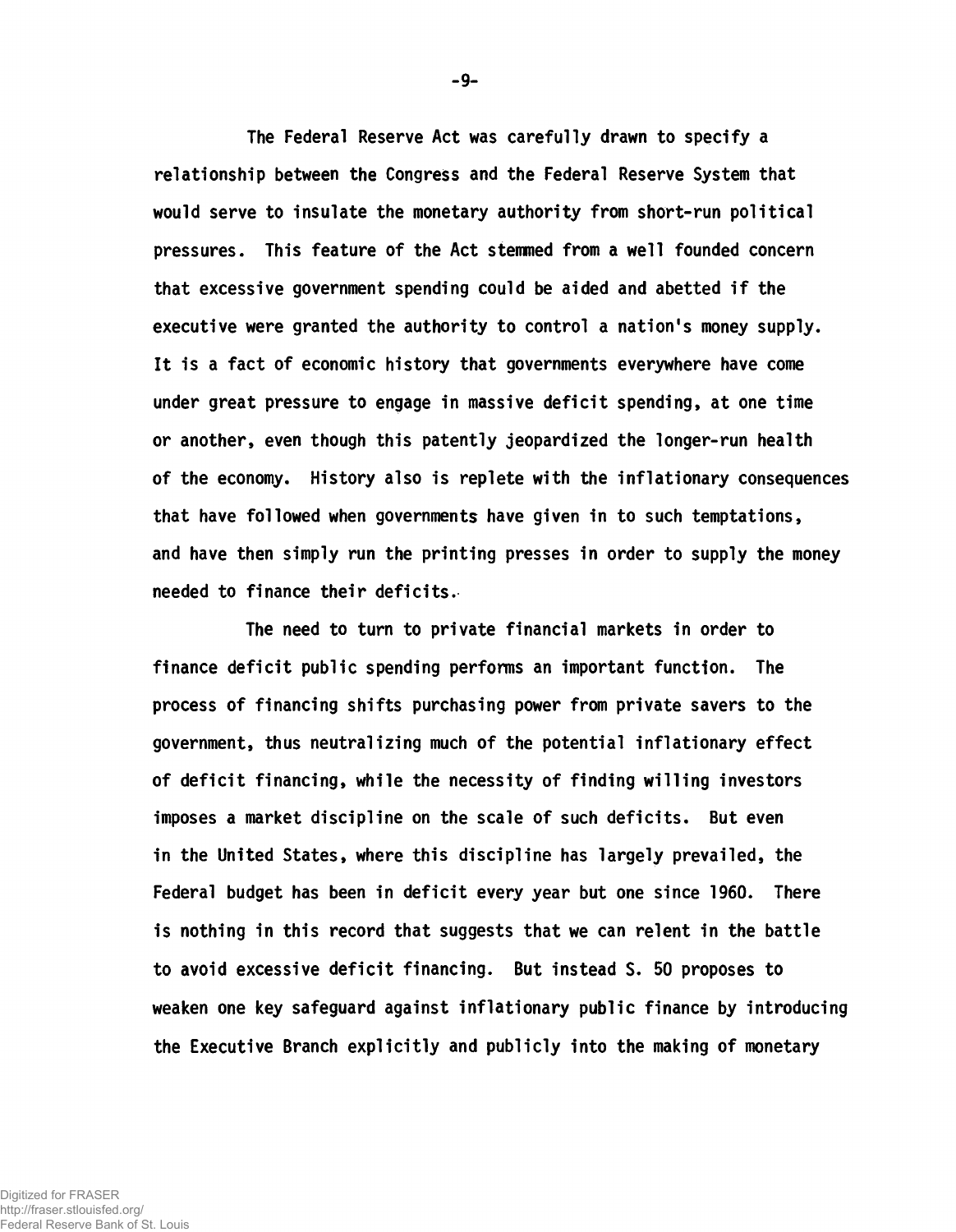poli cy. And were the Congress to mandate these new procedures, it also would significantly dilute its preeminent role in the oversight of the monetary policy process.

Moreover, the proposed procedures for the planning and evaluation of monetary policy are, for operational reasons, inferior to those now in place. Under House Concurrent Resolution 133, the Federal Reserve Board reports on economic and financial developments, and specifies its current expectations for a variety of monetary aggregates on a quarterly schedule, alternately before the Banking Committees of the House and Senate. The great advantage of this reporting procedure is that it permits the Federal Reserve the flexibility necessary to adapt monetary policy to changing economic conditions. The procedures proposed in S. 50 would curtail such flexibility.

There are two major changes in the existing process required by S. 50: (1) policy planning is moved from a quarterly to what would effectively be a 12 to 15-month reference period, and (2) there would appear to be a fixed commitment to longer-term plans for monetary policy in support of specified numerical national economic goals. On the basis of experience, the Board Is convinced that these changes would make the proposed planning and evaluation process too rigid to be workable. As this Committee is aware, the ability of economists to forecast economic events for a year or more into the future with any high degree of reliability simply does not exist. Two rather notable recent illustrations of forecasting imprecision come quickly to mind: the extraordinarily high rates of inflation that developed in 1973 and 1974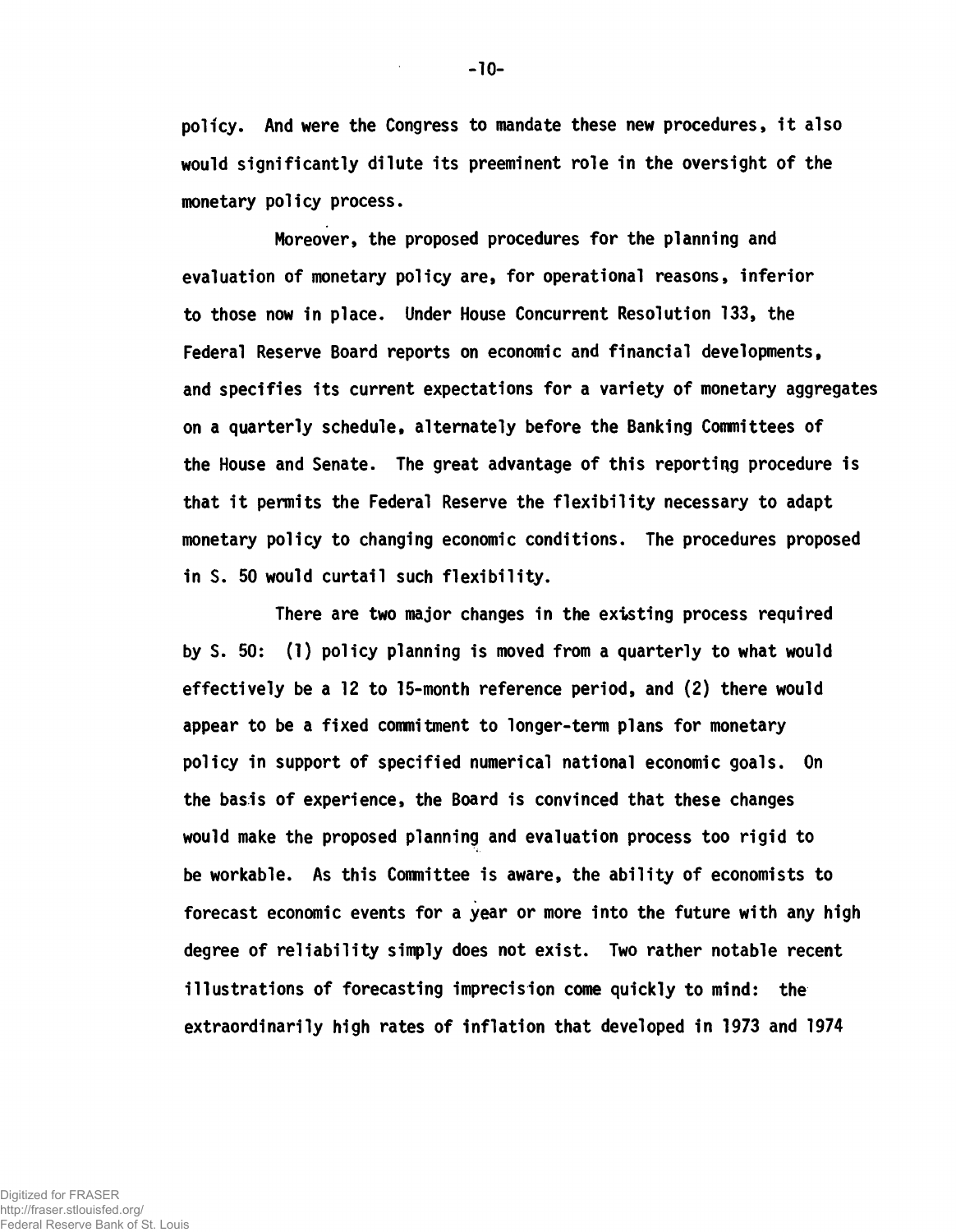that virtually no one foresaw, and the severity of the 1974-75 recession, which was also quite unexpected. In either case, it would have been a serious error to adhere to outdated plans based upon economic forecasts that proved to be wide of the mark.

In addition, the current state of knowledge about the relationship between movements in the monetary aggregates and real economic activity is not nearly so precise as the comments of some economists would have you believe. In recent quarters, for example, there appears to have been a dramatic reduction in the amount of money needed to accommodate the expansion in GNP. Under these cirucumstances, holding to a course of monetary growth that might have been suggested by historical money/GNP relationships could have been quite damaging. Speculative activities would have been encouraged, thus sowing the seeds for future economic instability, and the foundation might well have been laid for a renewal of intensified inflationary pressures.

Technical and financial innovations, accompanied by regulatory changes, undoubtedly have accounted in part for the slower growth in the narrowly-defined money stock. For example, the spread of overdraft checking account credit privileges, increased use of credit cards to facilitate transactions, and the introduction of savings accounts at commercial banks for business firms all have tended to encourage greater economizing in the use of currency and checking account balances. These effects could not have been estimated with any accuracy in advance, however, and in any event, I do not think that they provide a complete explanation. The fact

Digitized for FRASER http://fraser.stlouisfed.org/ Federal Reserve Bank of St. Louis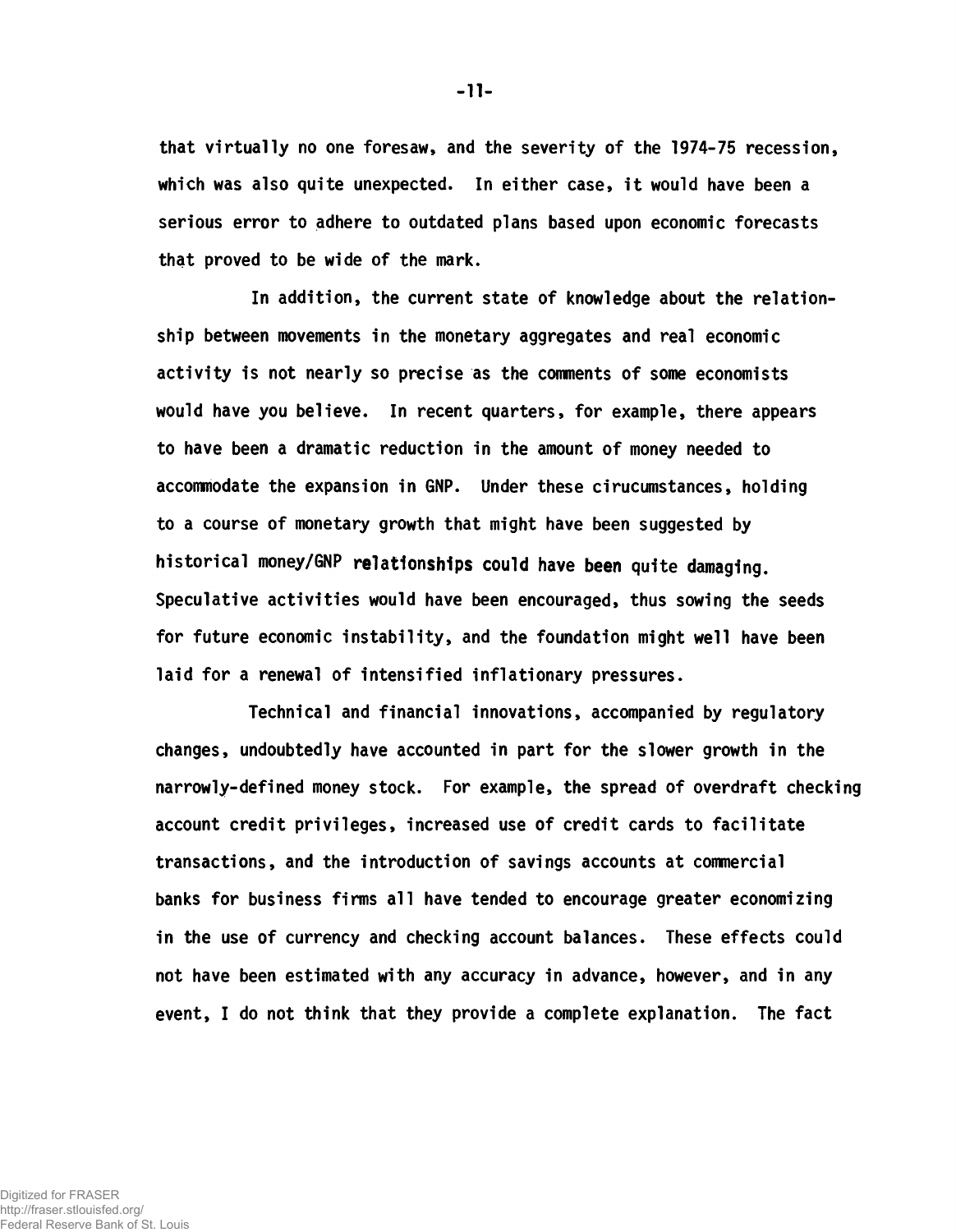is that there is a potential for short-run volatility in monetary relationships that can make economic forecasts based on monetary inputs quite treacherous.

These uncertainties about monetary and economic relationships require exceptional vigilance and flexibility by the Federal Reserve, and serve to point out the need for flexibility as an attribute of the monetary policy process. Ours is a complex and dynamic economy; its linkages and responses are still imperfectly understood and probably always will be. Thus, in order to accomplish the objectives of economic stabilization, the formulation and conduct of monetary policy need to retain their flexibility to adapt to unforeseen developments in our economic and financial system. For these reasons we believe the provisions of S. 50 with respect to the monetary policy planning process would serve to impair the contribution the Federal Reserve can make in helping to achieve our national economic goals.

Let me turn now to what this bill has to offer by way of improving the trade-off between unemployment and inflation.

We have all painfully learned that the unemployment-inflation trade-off— which is generally thought to be shaped by our human and material resources, our economic institutions and processes, and our social practices and aspirations--has grown distinctly more unfavorable in recent years. A simple but useful illustration of this deterioration is the so-called discomfort index, which adds together the unemployment rate and the rate of increase in consumer prices. Last year, that index was 15.6, while a decade ago it was 6.4 and two decades ago 4.8.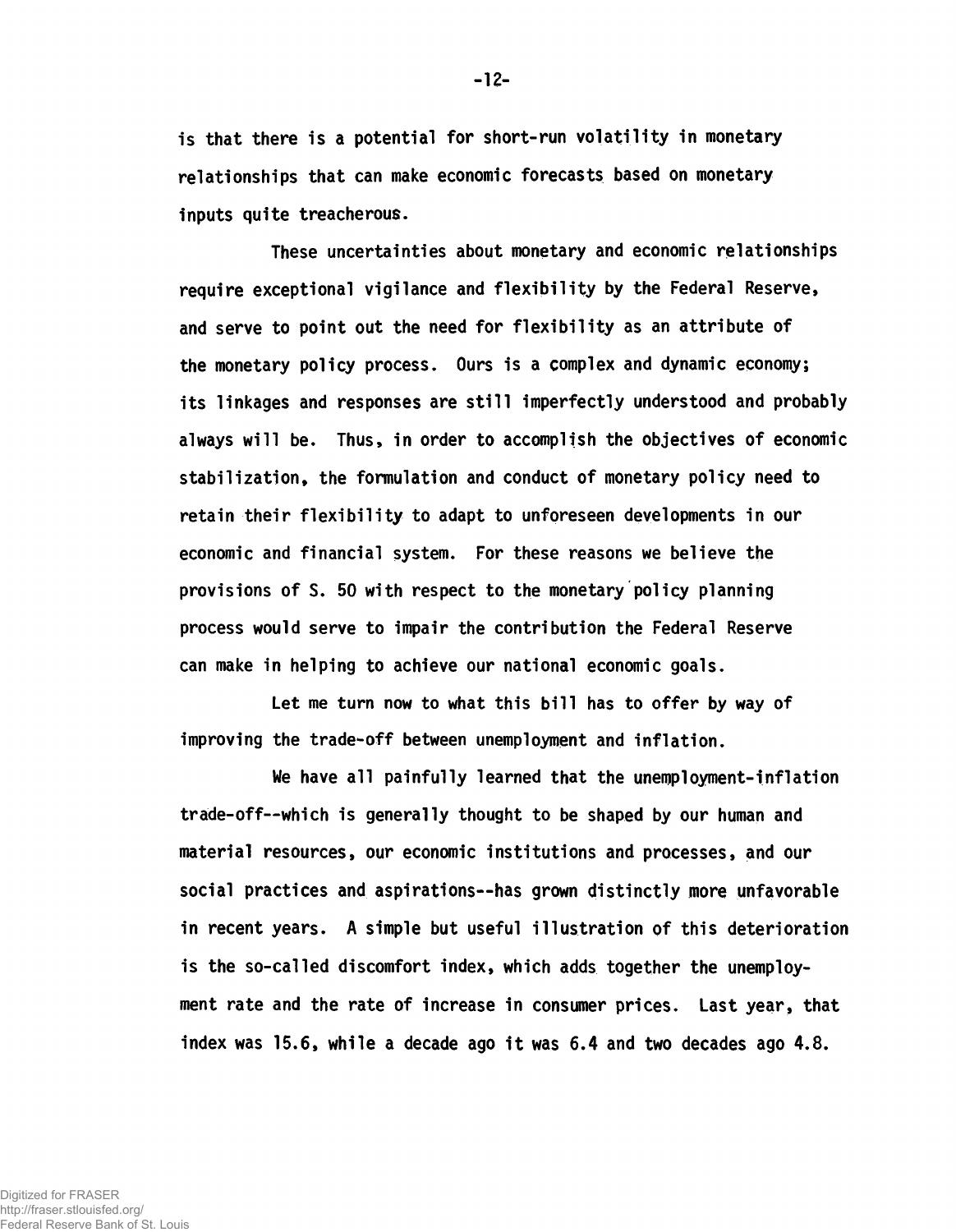High unemployment side by side with high rates of inflation presents the most difficult problem facing economic policymakers, not only in the United States but throughout the world. The sources of this problem are far from fully understood, but an important part appears to be structural in nature and, therefore, relatively immune to monetary and fiscal policy. A look at the composition of unemployment figures illustrates some of the structural impediments in labor markets. Groups experiencing the greatest barriers— discrimination, marginal skills, location in depressed areas— have jobless rates well above the national average, even when the economy is not in a recession. For example, in the pre-recession year of 1973, when the national average unemployment rate was 4.9 per cent, black joblessness was 8.9 per cent, while 14.5 per cent of all teenagers in the labor force were unemployed.

The bill properly recognizes the importance of structural problems and suggests a variety of programs to alleviate them. There are many such programs that might prove beneficial, but I believe that two broad areas deserve special emphasis. First are programs that would help increase competition in product and factor markets. There is need to reassess the effectiveness of our antitrust legislation--with regard to both business and labor practices— and the anti-competitive effects of Federal regulation of all kinds. We need also to reexamine the costs and benefits of such Federally mandated programs as the Davis-Bacon Act, the minimum wage for teenagers and extended unemployment insurance. Second are programs that would serve to increase over time the employability of the jobless. We need better and more imaginative training programs and